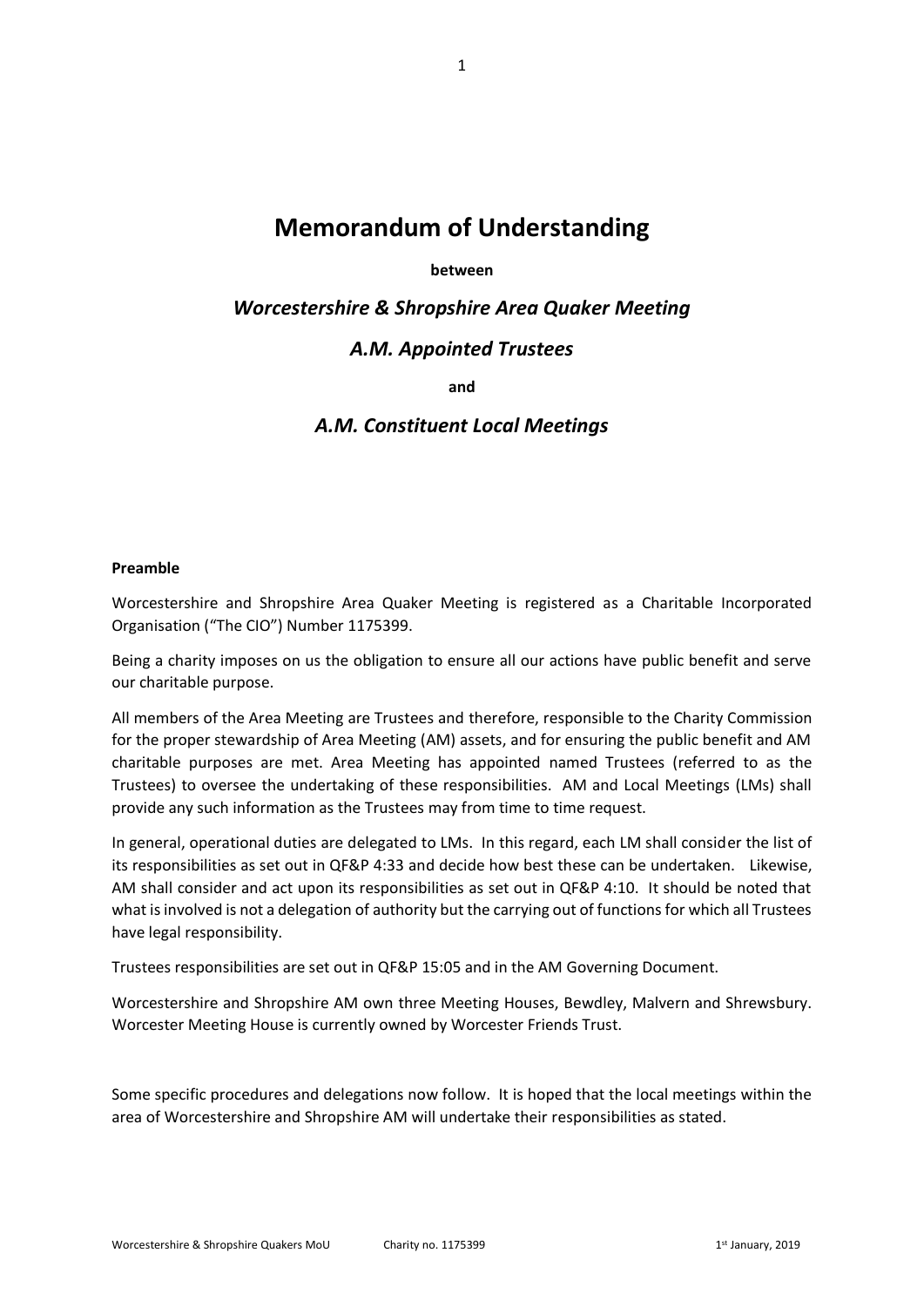# 1.0 **Finance**

# **1.1 Guidance**

Treasurers shall be guided on good practice by resources for Treasurers on the BYM (Britain Yearly Meeting) website; they also have access to the ACAT (Association of Church Accountants and Treasurers) handbook both available via

# <https://www.quaker.org.uk/our-organisation/quaker-roles/treasurers>

The website also gives access to copies of Trustees' and Treasurers' News, spreadsheets and software, technical support for the spreadsheets, a contributions support pack, and contact details for the Treasurers' and Clerks' support Officer.

Training is also available through courses run by Woodbrooke and ACAT, and there is an annual Quaker Treasurers' Conference.

# **1.2 Holding and Use of Funds**

# **LM Treasurers will be responsible for setting out, and agreeing with the trustees, the bank accounts that may be required.**

Treasurers shall be mindful that all funds (other than collections made on behalf of a third party) are the property of AM, the charity, albeit some funds have restricted use as documented in the Annual Report.

AM and each LM shall operate a bank account, or accounts, of their choice in which to deposit all respective income. Each may also hold a small amount of parallel petty cash. **There should be three or four signatories to the accounts, with any two of the signatories authorised to sign cheques. (The persons signing the cheque should be recorded on the voucher authorising the payment.)**

LMs are expected to use their own locally-generated income for routine running cost of the Meeting, including contributions to AM. However, LMs may ask AM for financial assistance or advice if needed. **No commitments should be entered into unless funds are available.**

All Meeting Treasurers shall be mindful of the AM Policy for Reserves.

Investments shall be handled only by AM.

# **1.3 Financial Reporting**

LM Treasurers shall prepare annually a financial statement to the requirements of the AM Treasurer. The reporting shall include information on reserves held plus a schedule showing the distribution of total funds between the different accounts operated by the LM. Year end is  $31<sup>st</sup>$  December. All finances are subject to scrutiny by the AM auditor.

The Trustees shall ensure an audited statement of account is prepared as part of the AM Annual Report, copied to the Charity Commission.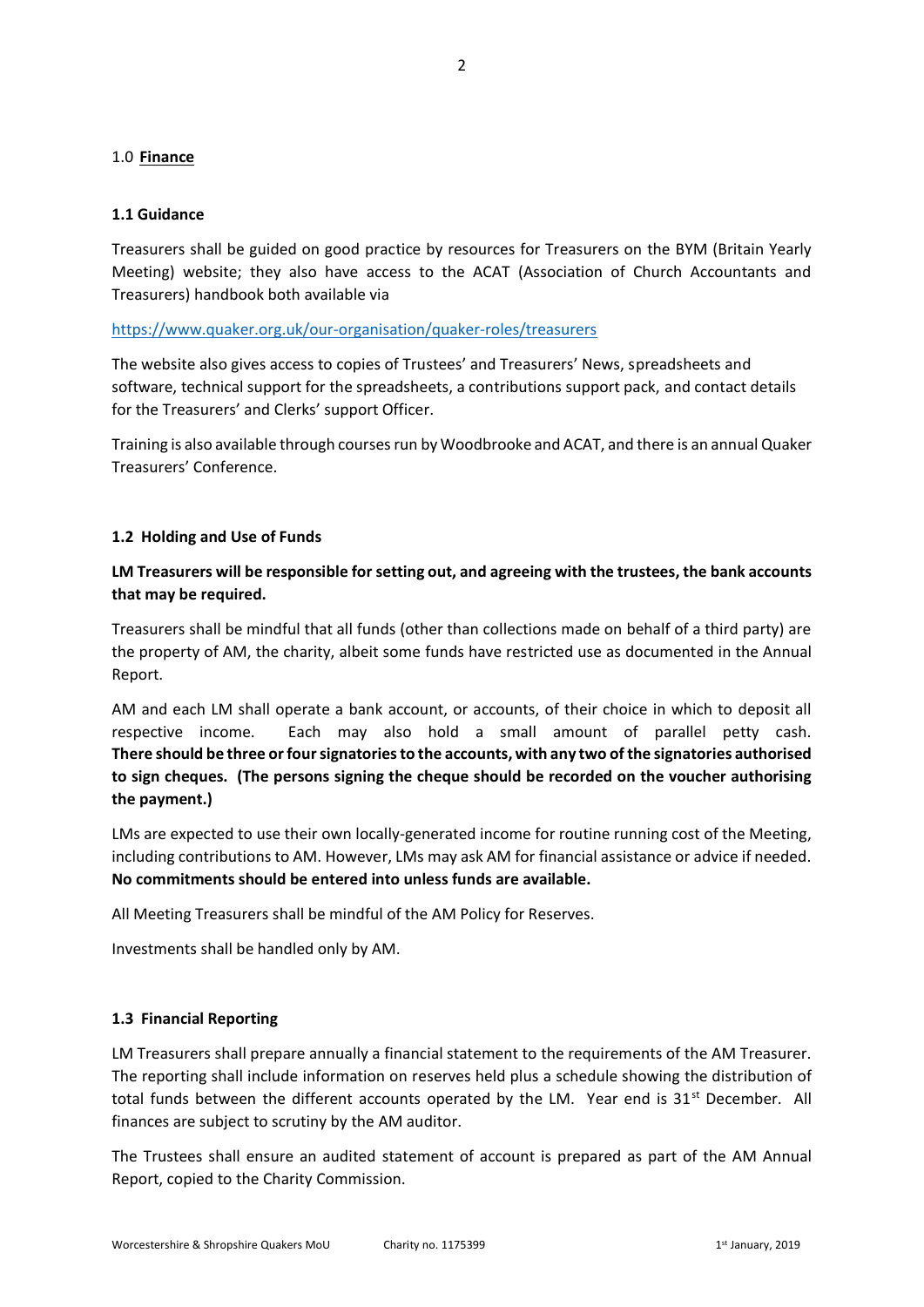# **2.0 Meeting Houses**

# **2.1 Buildings and Grounds (The Premises**)

LMs with a Meeting House owned by Worcestershire and Shropshire Area Meeting have responsibility for:

- i. The day to day management and maintenance of their premises (including the repair and renewal of fabric, fittings and furnishings).
- ii. The hire of the rooms and/or car park under appropriate terms.
- iii. Working towards Britain Yearly Meeting goal of becoming a low carbon community. Each LM will commission condition surveys every five years (the quinquennial report) to assist with this work.

The LM shall appoint a person or committee to be responsible for overseeing their property matters.

LMs whose premises are Listed as of historic interest or are in a Conservation Area shall be mindful of respective regulations when considering repairs or alterations.

LMs shall advise AM of any proposed major works to their property and seek the AM Treasurer's consent to use of funds for those works. The LM may seek advice from the AM Treasurer on use of funds. Friends are reminded that external financial grants are available in some circumstances.

# **2.2 Health and Safety**

All LMs are responsible for implementing health and safety good practice. This extends to the hiring of rooms, where LMs shall ensure hirers are aware of, and adhere to, the Meeting House safety practices. LMs with residential tenancies shall ensure the terms of tenancy adequately cover good health and safety practice.

Hazardous substances shall be stored in line with the COSHH Regulations. Fixed electrical installations and wiring shall be checked every five years. Gas appliances and all portable electrical appliances shall be checked annually. A Risk Assessment shall be compiled, then reviewed annually in line with the AM Health and Safety Policy.

LMs to appoint a named Friend or Premises Committee to be responsible for health and safety requirements in their meeting notifying the trustees of the appointments made.

# **2.3 Fire Safety**

Firefighting equipment and fire detection and alarm systems shall be checked at least once each year. In all rooms in which people assemble, Fire Safety instructions shall be displayed and users shall be made aware of them. Provision shall be made for escape from fire, including escape from upper floors, for persons with limited mobility.

A Fire Risk Assessment shall be drawn up and reviewed from time to time. Advice may be available from Worcestershire and Shropshire local Fire and Rescue Services.

LM Friends should experience a fire practice at least annually.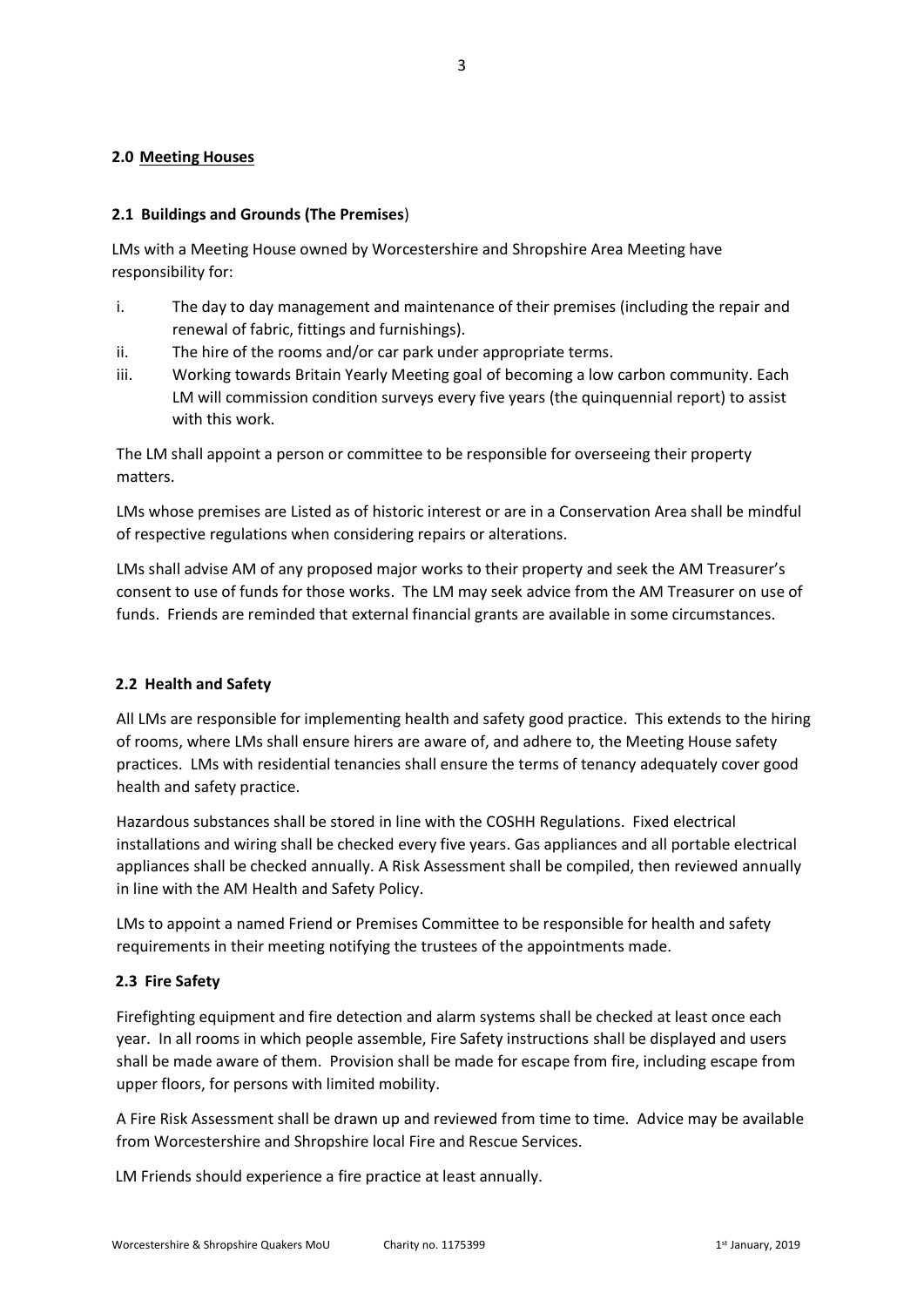#### 2.4 **Insurance**

The Trustees negotiate a single insurance policy for our four meeting houses and adjacent grounds, with cover for buildings, contents, accident and third party liability. Third party liability cover extends to our Meetings without premises.

The Trustees consult LM treasurers annually over the terms offered for renewal and negotiate these with our insurance broker who also advises. The total premium is paid for by AM treasurer. Payment is made to the brokers.

LMs to inform the trustees of any insurance claims, should there be any damage or loss which justifies a claim.

#### **2.5 Room Hire and Lettings.**

Charity law requires that room lettings benefit the society either by contributing to our finances or to work that corresponds to our charitable objectives.

In accordance with our testimonies to equality and honesty all users should normally be charged at the same rate. If a meeting wishes to support the work of a particular user whose objectives accord with our charitable objectives, they can discount room hire. This should be recorded in the LMs financial records as a donation in support of the work of the beneficiary (perhaps by issuing a credit note against a portion of the invoice).

The terms and rates for room hire in our Meeting Houses can be set by the respective LM, who can also decide who to let rooms to. However, rooms should not be let to individuals or groups whose objects conflict with Quaker testimony.

Where a residential part of the premises is let, the LM shall seek professional advice on the terms of the tenancy.

#### **3.0 Procedures**

#### **3.1 Data Protection**

LMs have the task of ensuring that all personal data held either digitally or in paper files is treated in accordance with the Data Protection laws and the AM Data Protection Policy.

#### **3.2. Safeguarding the protection of children and vulnerable adults**

LMs shall implement the AM Safeguarding Policy, Procedures and Practice Guidelines. Each LM Clerk shall be the verifier for Disclosure and Barring Service (DBS) checks, or may delegate this task to another LM member if such delegation is recorded in a business meeting minute. It is helpful to have an individual in each LM who will receive and distribute updated information, such as material prepared by Britain Yearly Meeting.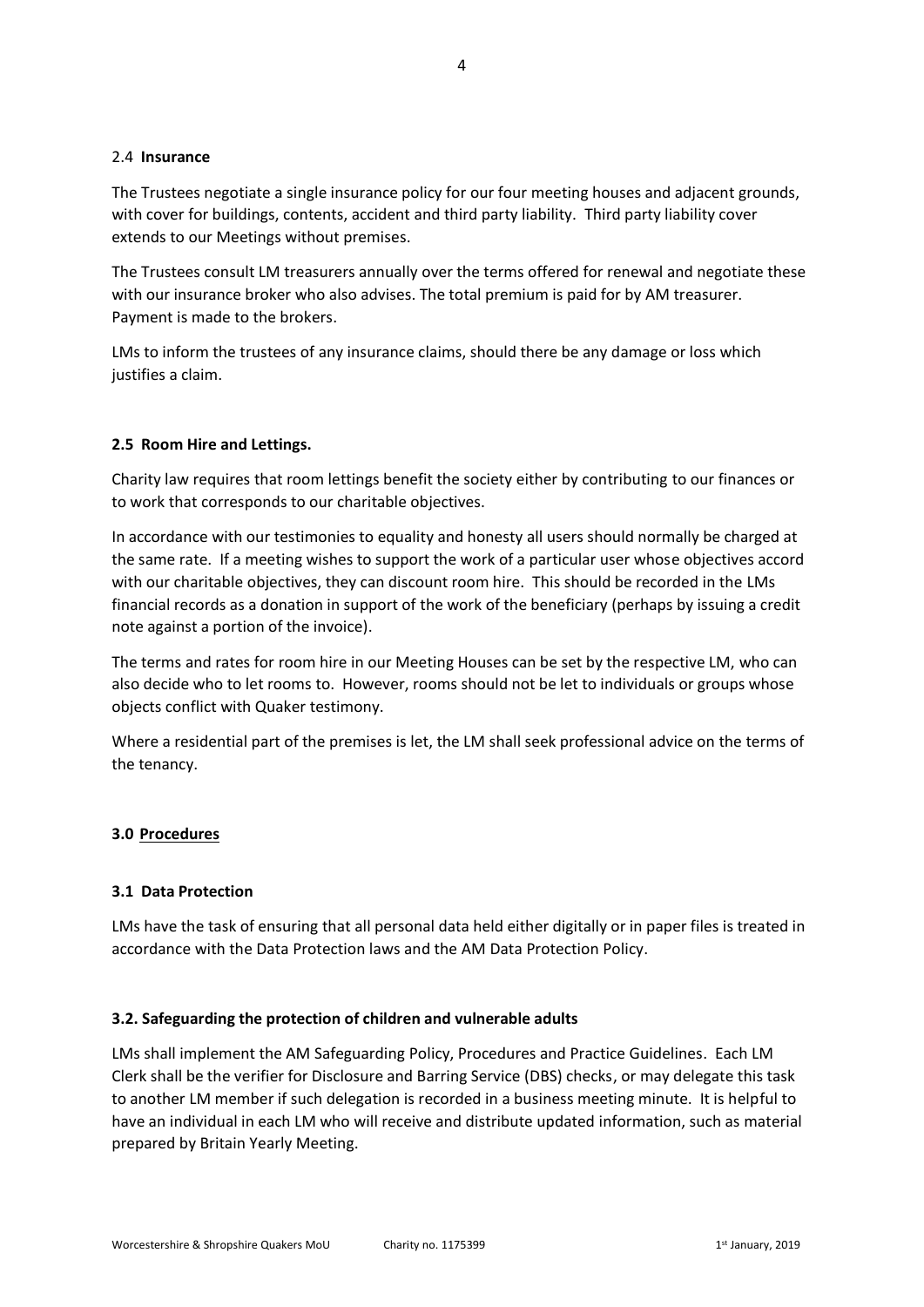# **3.3 Employment of Staff**

Staff are employed by the Trustees, with wage rates being determined by AM. LMs shall ensure that they are complying with the AM Policy on the Employment of Staff.

LMs employ such staff as may be necessary, whether as resident Friends/Wardens, cleaners or gardeners. The contract of employment should be in a form agreed by the trustees who will need to ensure that legal requirements are met, for example, minimum wage legislation, holiday arrangements, and pension provision. The LM should arrange to deduct tax, national insurance, etc.

# **3.4 Accessibility**

All LMs shall be mindful of regulations relating to accessibility. LMs shall comply with the AM Disability Equality Policy in ensuring accessibility needs are considered and met. LMs may seek assistance from the Trustees if desired.

# **3.5 Equal Opportunities**

All LMs shall be mindful of, and implement, the AM Equal Opportunities Policy.

# **3.6 Risk Management**

AM shall appoint an assessor to oversee implementation of the AM Risk Management Policy, reviewed by the Trustees periodically. The assessor shall report to AM at least annually.

# **3.7 Preservation of Records**

AM Custodian of Records can advise on the necessary and appropriate scope of record keeping (what to keep, for how long, in what format). This advice can also be found on the Quaker website: from the main page choose Our Organisation/Quaker roles/Records custodians and librarians/Records retention/Guide No. 2 – Meeting records and their retention and disposal.

# **3.8 Area Meeting Policies**

The Trustees shall keep AM Policies up to date, with each Policy being reviewed, and recorded as such, at least annually. The Clerk to the Trustees will distribute AM Policies to LM Clerks, who then have responsibility for disseminating Policy requirements locally and for overseeing their implementation.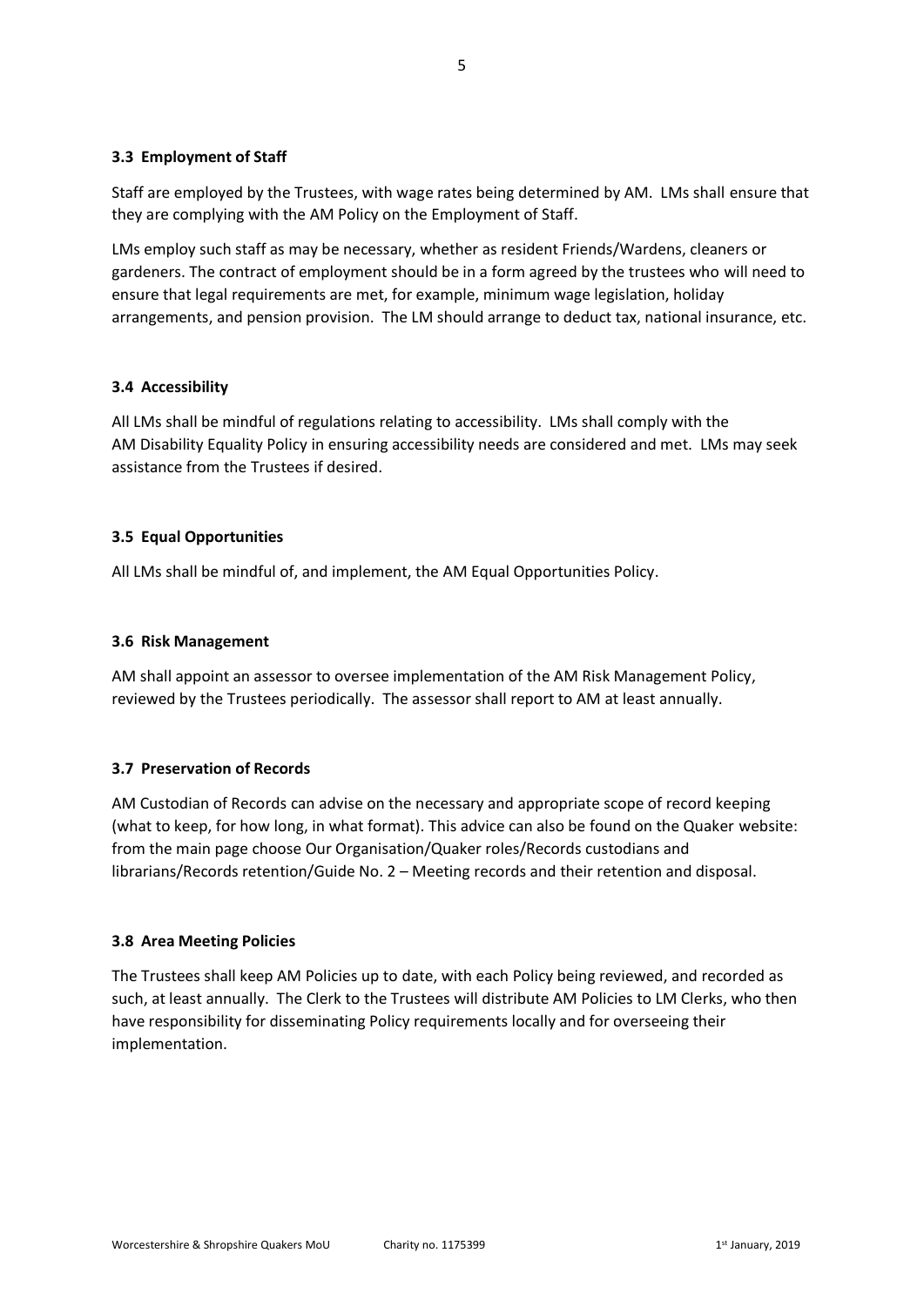#### **4.0 Quaker Meetings**

#### **4.1 Meetings for Worship**

Each LM is expected to make its own respective arrangements regarding Meeting for Worship.

#### **4.2 Elders and Overseers**

AM has the responsibility for all appointments of Elders and Overseers. LMs should encourage attendance at AM Elders and Overseers meetings.

#### **4.3 Children and Newcomers**

Making suitable arrangements for children in Meeting shall be the responsibility of each LM. LMs shall also make suitable arrangements for welcoming newcomers to Meeting.

#### **4.4 Local Meeting meetings for business (meetings of church affairs)**

LMs should hold a Meeting for Church Affairs (MCA) whenever there is enough business to merit it. LM Members shall be advised of the proposed meeting agenda at least three days before the meeting date so Friends with a particular interest in any of the items will be aware in advance that it is for discussion. The minutes of the MCA shall be sent to the AM Clerk and be made available for all LM Members to see, including those without email.

# **4.5 Area Meeting meetings**

AM is expected to convene several times per year. The AM Clerk shall advise LM Clerks of the proposed meeting agenda at least one week before the meeting date. LM Clerks shall in turn advise respective Members of the items to be considered. LMs shall appoint representatives to attend the AM meeting. The AM Clerk shall send the minutes of the meeting to LM Clerks, Clerk to the Trustees and others as appropriate.

#### **4.6 The Trustees meetings**

The Trustees are expected to convene every three months approximately. At least one week in advance of the meeting date, the Clerk to the Trustees shall advise Trustees and others as appropriate to the matters in hand, of the proposed agenda. The Clerk to the Trustees shall send the minutes of the meeting to the Trustees, the AM Clerks, the AM Treasurer and to all LM Clerks.

#### **4.7 Britain Yearly Meeting**

LM Clerks shall disseminate to Members information about the activities of, and advice from Britain Yearly Meeting and encourage Friends to attend.